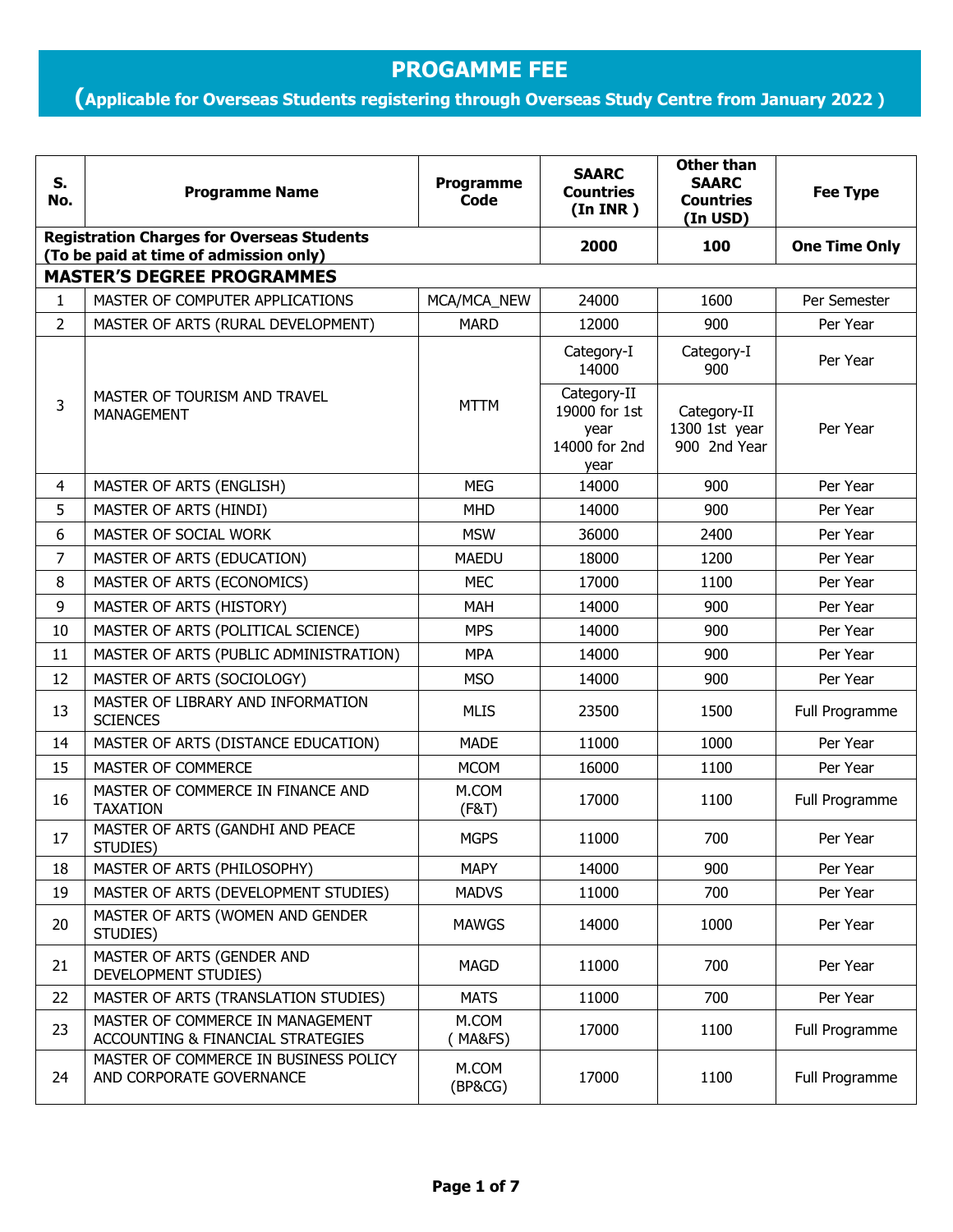| S.<br>No. | <b>Programme Name</b>                                                        | Programme<br>Code        | <b>SAARC</b><br><b>Countries</b><br>(In <b>INR</b> ) | <b>Other than</b><br><b>SAARC</b><br><b>Countries</b><br>(In USD) | <b>Fee Type</b> |
|-----------|------------------------------------------------------------------------------|--------------------------|------------------------------------------------------|-------------------------------------------------------------------|-----------------|
|           | MANAGEMENT PROGRAMME (MP)- MBA (OLD<br>Students)                             | <b>MP</b>                | 3000                                                 | 250                                                               | Per Course      |
| 25        | MASTER OF BUSINESS ADMINISTRATION<br>(Revised w.e.f July'2021 cycle)         | <b>MBA</b>               | 17500<br>(In 1st, $2^{nd}$<br>& 4th Sem.)            | 1400<br>(In 1st, $2^{nd}$<br>& 4th Sem.)                          | Per Semester    |
|           |                                                                              |                          | 20000<br>(3rd Sem.)                                  | 1800<br>(3rd Sem.)                                                | Per Semester    |
|           | MASTER OF BUSINESS ADMINISTRATION<br>(BANKING AND FINANCE) - OLD Students    | <b>MPB</b>               | 3000                                                 | 250                                                               | Per Course      |
| 26        | MASTER OF BUSINESS ADMINISTRATION<br>(BANKING AND FINANCE)                   | <b>MBF</b>               | 17500<br>(In 1st, $2^{nd}$<br>& 4th Sem.)            | 1400<br>(In 1st, $2^{nd}$<br>& 4th Sem.)                          | Per Semester    |
|           | (Revised w.e.f July'2021 cycle)                                              |                          | 20000<br>3rd Sem.)                                   | 1800<br>(3rd Sem.)                                                | Per Semester    |
| 27        | MASTER OF ARTS (SANSKRIT)                                                    | <b>MSK</b>               | 14000                                                | 900                                                               | Per Year        |
| 28        | MASTER OF ARTS (URDU)                                                        | <b>MAUD</b>              | 13000                                                | 900                                                               | Per Year        |
| 29        | MASTER OF ARTS (JYOTISH)                                                     | <b>MAJY</b>              | 13000                                                | 900                                                               | Per Year        |
| 30        | MASTER OF ARTS (FOLKLORE AND CULTURE<br>STUDIES)                             | <b>MAFCS</b>             | 11000                                                | 700                                                               | Per Year        |
| 31        | MASTER OF SCIENCE ( INFORMATION<br>SECURITY)                                 | <b>MSCIS</b>             | 43000                                                | 2900                                                              | Per Year        |
| 32        | MASTER OF ARTS (ENTREPRENEURSHIP)                                            | <b>MAER</b>              | 15000                                                | 1000                                                              | Per Year        |
|           | <b>BACHELOR'S DEGREE PROGRAMMES</b>                                          |                          |                                                      |                                                                   |                 |
| 33        | BACHELOR OF COMPUTER APPLICATIONS                                            | <b>BCA</b>               | 14000                                                | 1000                                                              | Per Semester    |
| 34        | BACHELOR OF COMMERCE WITH MAJOR IN<br>ACCOUNTANCY AND FINANCE                | <b>B.COM</b><br>(A & F)  | 16000                                                | 1100                                                              | Full Programme  |
| 35        | BACHELOR OF SOCIAL WORK                                                      | <b>BSWG</b>              | 12000                                                | 800                                                               | Per Year        |
| 36        | BACHELOR OF LIBRARY AND INFORMATION<br><b>SCIENCES</b>                       | <b>BLIS</b>              | 16000                                                | 1100                                                              | Full Programme  |
| 37        | BACHELOR OF ARTS (TOURISM STUDIES)                                           | <b>BTS</b>               | 8000                                                 | 500                                                               | Per Year        |
| 38        | <b>BACHELOR OF ARTS</b><br>( PSYCHOLOGY DISCIPLINE ON OFFER TO FSRI<br>ONLY) | <b>BAG</b>               | 7000                                                 | 500                                                               | Per Year        |
| 39        | <b>BACHELOR OF COMMERCE</b>                                                  | <b>BCOMG</b>             | 7000                                                 | 500                                                               | Per Year        |
| 40        | BACHELOR OF ARTS (VOCATIONAL STUDIES)<br>TOURISM MANAGEMENT                  | <b>BAVTM</b>             | 8000                                                 | 500                                                               | Per Year        |
| 41        | BACHELOR OF COMMERCE WITH MAJOR IN<br>CORPORATE AFFAIRS AND ADMINISTRATION   | <b>B.COM</b><br>(CA & A) | 14000                                                | 1000                                                              | Full Programme  |
| 42        | BACHELOR OF COMMERCE WITH MAJOR IN<br>FINANCIAL AND COST ACCOUNTING          | <b>B.COM</b><br>(F & CA) | 14000                                                | 1000                                                              | Full Programme  |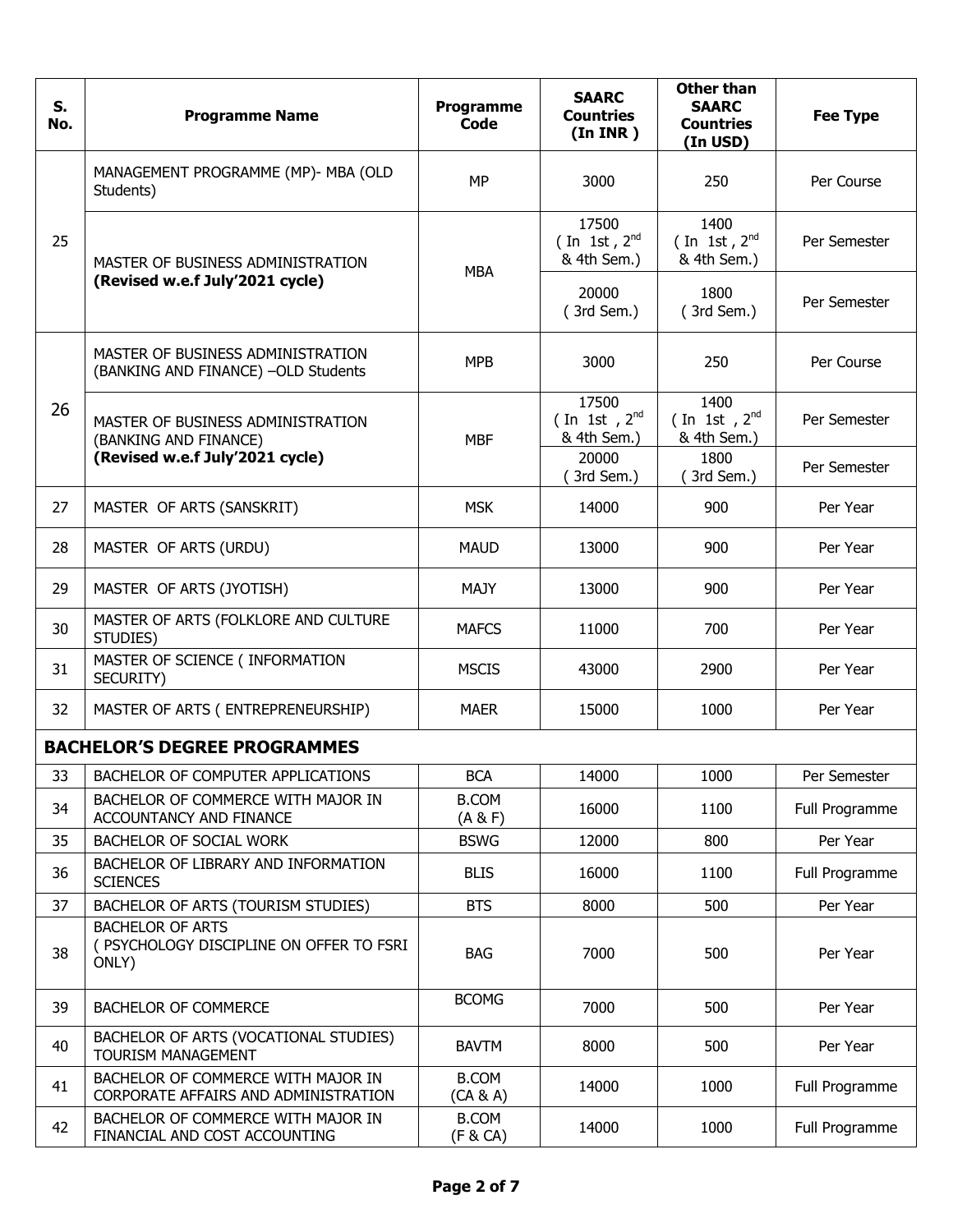| S.<br>No. | <b>Programme Name</b>                                                       | Programme<br>Code | <b>SAARC</b><br><b>Countries</b><br>(In <b>INR</b> ) | <b>Other than</b><br><b>SAARC</b><br><b>Countries</b><br>(In USD) | <b>Fee Type</b> |  |  |  |
|-----------|-----------------------------------------------------------------------------|-------------------|------------------------------------------------------|-------------------------------------------------------------------|-----------------|--|--|--|
|           | <b>BACHELOR'S (HONOURS) DEGREE PROGRAMMES</b>                               |                   |                                                      |                                                                   |                 |  |  |  |
| 43        | BACHELOR OF ARTS (HONOURS) ECONOMICS                                        | <b>BAECH</b>      | 8000                                                 | 500                                                               | Per Year        |  |  |  |
| 44        | BACHELOR OF ARTS (HONOURS) HISTORY                                          | <b>BAHIH</b>      | 8000                                                 | 500                                                               | Per Year        |  |  |  |
| 45        | BACHELOR OF ARTS (HONOURS) POLITICAL<br><b>SCIENCE</b>                      | <b>BAPSH</b>      | 8000                                                 | 500                                                               | Per Year        |  |  |  |
| 46        | BACHELOR OF ARTS (HONOURS) PUBLIC<br>ADMINISTRATION                         | <b>BAPAH</b>      | 8000                                                 | 500                                                               | Per Year        |  |  |  |
| 47        | BACHELOR OF ARTS (HONOURS) SOCIOLOGY                                        | <b>BASOH</b>      | 8000                                                 | 500                                                               | Per Year        |  |  |  |
| 48        | BACHELOR OF ARTS ENGLISH (HONOURS)                                          | <b>BAEGH</b>      | 8000                                                 | 500                                                               | Per Year        |  |  |  |
| 49        | BACHELOR OF ARTS (HONOURS) HINDI                                            | <b>BAHDH</b>      | 8000                                                 | 500                                                               | Per Year        |  |  |  |
|           | <b>POST GRADUATE DIPLOMA PROGRAMMES</b>                                     |                   |                                                      |                                                                   |                 |  |  |  |
| 50        | POST GRADUATE DIPLOMA IN RURAL<br><b>DEVELOMENT</b>                         | <b>PGDRD</b>      | 15000                                                | 1000                                                              | Full Programme  |  |  |  |
| 51        | POST GRADUATE DIPLOMA IN TRANSLATION                                        | <b>PGDT</b>       | 8000                                                 | 500                                                               | Full Programme  |  |  |  |
| 52        | POST GRADUATE DIPLOMA IN INTERNATIONAL<br><b>BUSINESS OPERATIONS</b>        | <b>PGDIBO</b>     | 16000                                                | 1100                                                              | Full Programme  |  |  |  |
| 53        | POST GRADUATE DIPLOMA IN ENVIRONMENT<br>AND SUSTAINABLE DEVELOPMENT         | <b>PGDESD</b>     | 15000                                                | 1000                                                              | Full Programme  |  |  |  |
| 54        | POST GRADUATE DIPLOMA IN DISASTER<br><b>MANAGEMENT</b>                      | <b>PGDDM</b>      | 15000                                                | 1000                                                              | Full Programme  |  |  |  |
| 55        | POST GRADUATE DIPLOMA IN GANDHI AND<br><b>PEACE STUDIES</b>                 | <b>PGDGPS</b>     | 8000                                                 | 600                                                               | Full Programme  |  |  |  |
| 56        | POST GRADUATE DIPLOMA IN HIGHER<br><b>EDUCATION</b>                         | <b>PGDHE</b>      | 15000                                                | 1000                                                              | Full Programme  |  |  |  |
| 57        | POST GRADUATE DIPLOMA IN EDUCATIONAL<br><b>TECHNOLOGY</b>                   | <b>PGDET</b>      | 13000                                                | 900                                                               | Full Programme  |  |  |  |
| 58        | POST GRADUATE DIPLOMA IN SCHOOL<br>LEADERSHIP AND MANAGEMENT                | <b>PGDSLM</b>     | 15000                                                | 1000                                                              | Full Programme  |  |  |  |
| 59        | POST GRADUATE DIPLOMA IN EDUCATIONAL<br>MANAGEMENT AND ADMINISTRATION       | <b>PGDEMA</b>     | 14000                                                | 900                                                               | Full Programme  |  |  |  |
| 60        | POST GRADUATE DIPLOMA IN PRE PRIMARY<br><b>EDUCATION</b>                    | <b>PGDPPED</b>    | 19000                                                | 1300                                                              | Full Programme  |  |  |  |
| 61        | POST GRADUATE DIPLOMA IN URBAN<br>PLANNING AND DEVELOPMENT                  | <b>PGDUPDL</b>    | 12000                                                | 800                                                               | Full Programme  |  |  |  |
| 62        | POST GRADUATE DIPLOMA IN DEVELOPMENT<br><b>STUDIES</b>                      | <b>PGDDVS</b>     | 11000                                                | 700                                                               | Full Programme  |  |  |  |
| 63        | POST GRADUATE DIPLOMA IN JOURNALISM<br>AND MASS COMMUNICATION               | PGJMC             | 25000                                                | 1700                                                              | Full Programme  |  |  |  |
| 64        | POST GRADUATE DIPLOMA IN<br>PHARMACEUTICAL SALES MANAGEMENT                 | <b>PGDPSM</b>     | 17000                                                | 1100                                                              | Full Programme  |  |  |  |
| 65        | POST GRADUATE DIPLOMA IN INTELLECTUAL<br>PROPERTY RIGHTS                    | <b>PGDIPR</b>     | 20000                                                | 1400                                                              | Full Programme  |  |  |  |
| 66        | POST GRADUATE DIPLOMA IN CRIMINAL<br><b>JUSTICE</b>                         | <b>PGDCJ</b>      | 22000                                                | 1500                                                              | Full Programme  |  |  |  |
| 67        | POST GRADUATE DIPLOMA IN<br>ENVIRONMENTAL AND OCCUPATIONAL<br><b>HEALTH</b> | <b>PGDEOH</b>     | 13000                                                | 900                                                               | Full Programme  |  |  |  |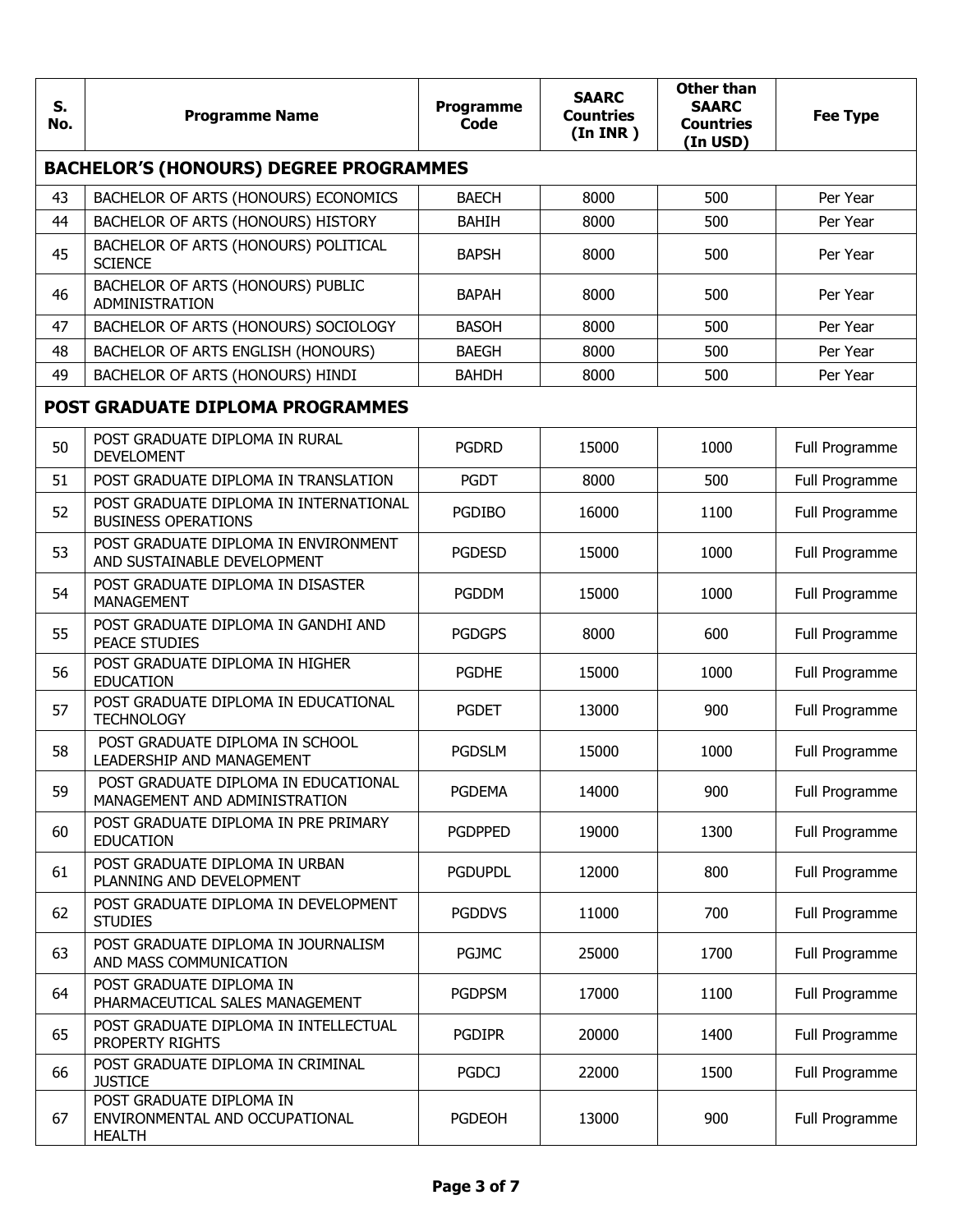| S.<br>No. | <b>Programme Name</b>                                                  | Programme<br><b>Code</b>   | <b>SAARC</b><br><b>Countries</b><br>(In <b>INR</b> ) | <b>Other than</b><br><b>SAARC</b><br><b>Countries</b><br>(In USD) | <b>Fee Type</b> |  |
|-----------|------------------------------------------------------------------------|----------------------------|------------------------------------------------------|-------------------------------------------------------------------|-----------------|--|
| 68        | POST GRADUATE DIPLOMA IN FOLKLORE AND<br><b>CULTURE STUDIES</b>        | <b>PGDFCS</b>              | 5000                                                 | 400                                                               | Full Programme  |  |
| 69        | POST GRADUATE DIPLOMA IN<br>SUSTAINABILITY SCIENCE                     | <b>PGDSS</b>               | 14000                                                | 900                                                               | Full Programme  |  |
| 70        | POST GRADUATE DIPLOMA IN WOMEN'S &<br><b>GENDER STUDIES</b>            | <b>PGDWGS</b>              | 14000                                                | 1000                                                              | Full Programme  |  |
| 71        | POST GRADUATE DIPLOMA IN COMPUTER<br><b>APPLICATIONS</b>               | PGDCA_NEW/<br><b>PGDCA</b> | 22000                                                | 1500                                                              | Per Semester    |  |
| 72        | POST GRADUATE DIPLOMA IN CORPORATE<br>SOCIAL RESPONSIBILITIY           | <b>PGDCSR</b>              | 14000                                                | 900                                                               | Full Programme  |  |
| 73        | POST GRADUATE DIPLOMA IN ANIMAL<br><b>WELFARE</b>                      | <b>PGDAW</b>               | 11000                                                | 700                                                               | Full Programme  |  |
| 74        | POST GRADUATE DIPLOMA IN DIGITAL MEDIA                                 | PGDIDM                     | 10000                                                | 700                                                               | Full Programme  |  |
| 75        | POST GRADUATE DIPLOMA IN HUMAN<br><b>RESOURCE MANAGEMENT</b>           | <b>PGDHRM</b>              | 4000                                                 | 300                                                               | Per Course      |  |
| 76        | POST GRADUATE DIPLOMA IN FINANCIAL<br>MANAGEMENT                       | <b>PGDFM</b>               | 4000                                                 | 300                                                               | Per Course      |  |
| 77        | POST GRADUATE DIPLOMA IN OPERATIONS<br><b>MANAGEMENT</b>               | <b>PGDOM</b>               | 4000                                                 | 300                                                               | Per Course      |  |
| 78        | POST GRADUATE DIPLOMA IN MARKETING<br><b>MANAGEMENT</b>                | <b>PGDMM</b>               | 4000                                                 | 300                                                               | Per Course      |  |
|           | <b>DIPLOMA PROGRAMMES</b>                                              |                            |                                                      |                                                                   |                 |  |
| 79        | DIPLOMA IN EARLY CHILDHOOD CARE AND<br><b>EDUCATION</b>                | <b>DECE</b>                | 10000                                                | 750                                                               | Full Programme  |  |
| 80        | DIPLOMA IN NUTRITION & HEALTH<br><b>EDUCATION</b>                      | <b>DNHE</b>                | 10000                                                | 750                                                               | Full Programme  |  |
| 81        | DIPLOMA IN PANCHAYAT LEVEL<br>ADMINISTRATION AND DEVELOPMENT           | <b>DPLAD</b>               | 7000                                                 | 500                                                               | Full Programme  |  |
| 82        | DIPLOMA IN TOURISM STUDIES                                             | <b>DTS</b>                 | 10000                                                | 750                                                               | Full Programme  |  |
| 83        | DIPLOMA IN CREATIVE WRITING IN ENGLISH                                 | <b>DCE</b>                 | 10000                                                | 750                                                               | Full Programme  |  |
| 84        | DIPLOMA PROGRAMME IN URDU                                              | <b>DUL</b>                 | 4000                                                 | 200                                                               | Full Programme  |  |
| 85        | DIPLOMA IN VALUE ADDED PRODUCTS FROM<br><b>FRUITS &amp; VEGETABLES</b> | <b>DVAPFV</b>              | 32000                                                | 2550                                                              | Full Programme  |  |
| 86        | DIPLOMA IN WOMEN'S EMPOWERMENT AND<br><b>DEVELOPMENT</b>               | <b>DWED</b>                | 10000                                                | 750                                                               | Full Programme  |  |
| 87        | DIPLOMA IN HIV AND FAMILY EDUCATION                                    | <b>DAFE</b>                | 10000                                                | 750                                                               | Full Programme  |  |
| 88        | DIPLOMA IN BUSINESS PROCESS<br>OUTSOURCING - FINANCE AND ACCOUNTING    | <b>DBPOFA</b>              | 19000                                                | 1300                                                              | Per Sem.        |  |
| 89        | DIPLOMA IN MODERN OFFICE PRACTICE                                      | <b>DMOP</b>                | 12000                                                | 800                                                               | Full Programme  |  |
| 90        | DIPLOMA IN PARALEGAL PRACTICE                                          | <b>DIPP</b>                | 17000                                                | 1100                                                              | Full Programme  |  |
| 91        | DIPLOMA IN TEACHING GERMAN AS A<br><b>FOREIGN LANGUAGE</b>             | <b>DTG</b>                 | 14000                                                | 900                                                               | Full Programme  |  |
| 92        | DIPLOMA IN HORTICULTURE                                                | <b>DHORT</b>               | 8000                                                 | 500                                                               | Full Programme  |  |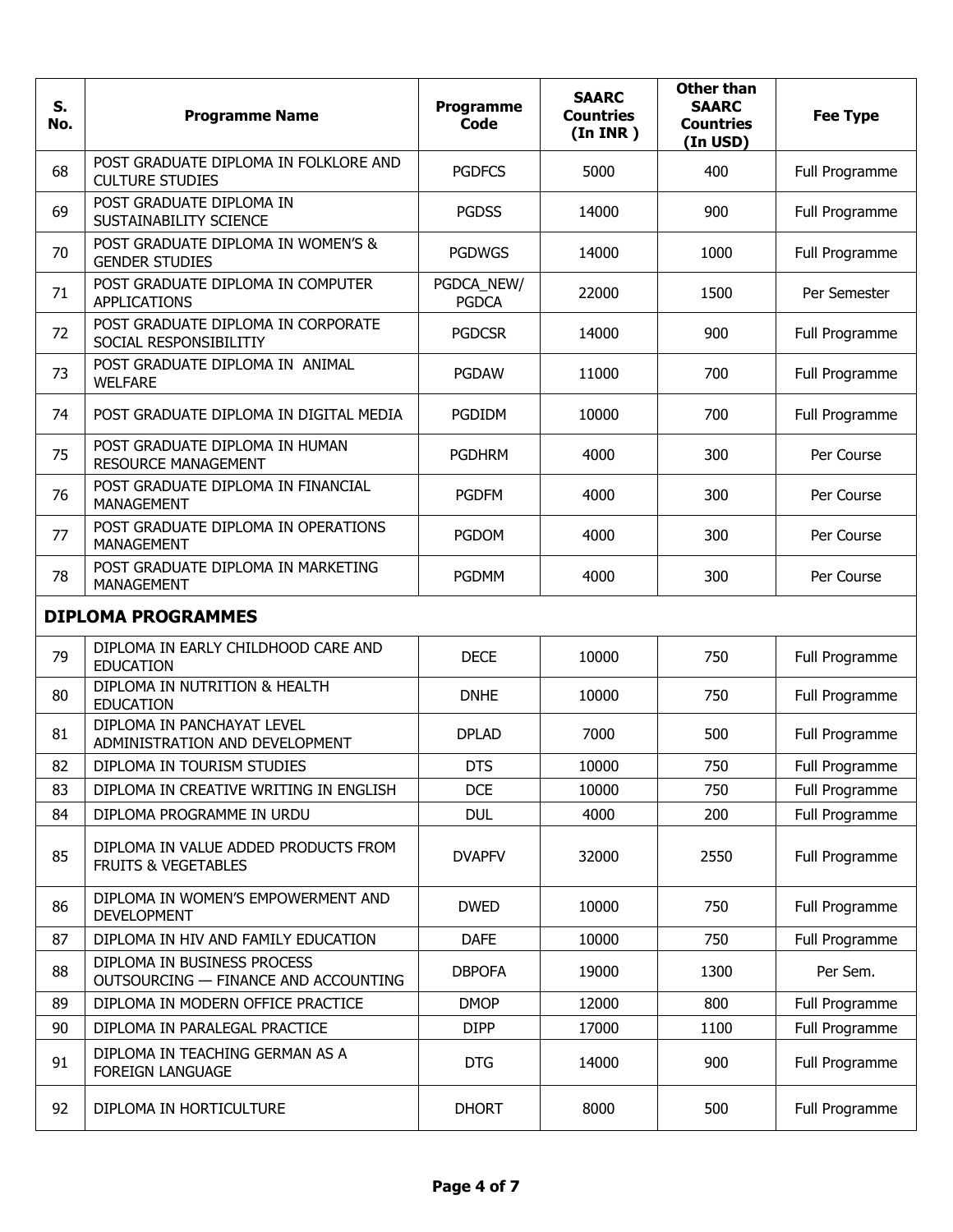| S.<br>No. | <b>Programme Name</b>                                                                     | Programme<br>Code | <b>SAARC</b><br><b>Countries</b><br>(In <b>INR</b> ) | <b>Other than</b><br><b>SAARC</b><br><b>Countries</b><br>(In USD) | <b>Fee Type</b> |  |  |
|-----------|-------------------------------------------------------------------------------------------|-------------------|------------------------------------------------------|-------------------------------------------------------------------|-----------------|--|--|
| 93        | DIPLOMA IN VALUE EDUCATION                                                                | <b>DPVE</b>       | 8000                                                 | 500                                                               | Full Programme  |  |  |
|           | POST GRADUATE CERTIFICATE PROGRAMMES                                                      |                   |                                                      |                                                                   |                 |  |  |
| 94        | POST GRADUATE CERTIFICATE IN CYBER LAW                                                    | <b>PGCCL</b>      | 17000                                                | 1100                                                              | Full Programme  |  |  |
| 95        | POST GRADUATE CERTIFICATE IN PATENT<br><b>PRACTICE</b>                                    | <b>PGCPP</b>      | 19000                                                | 1300                                                              | Full Programme  |  |  |
| 96        | POST GRADUATE CERTIFICATE IN CLIMATE<br><b>CHANGE</b>                                     | <b>PGCCC</b>      | 8000                                                 | 500                                                               | Full Programme  |  |  |
| 97        | POST GRADUATE CERTIFICATE IN<br>AGRICULTURE POLICY                                        | <b>PGCAP</b>      | 7000                                                 | 500                                                               | Full Programme  |  |  |
| 98        | POST GRADUATE CERTIFICATE IN GANDHI<br>AND PEACE STUDIES                                  | <b>PGCGPS</b>     | 5000                                                 | 300                                                               | Full Programme  |  |  |
| 99        | POST GRADUATE CERTIFICATE IN BANGLA-<br><b>HINDI TRANSLATION</b>                          | <b>PGCBHT</b>     | 4000                                                 | 200                                                               | Full Programme  |  |  |
| 100       | POST GRADUATE CERTIFICATE IN<br>MALAYALAM-HINDI TRANSLATION                               | <b>PGCMHT</b>     | 4000                                                 | 200                                                               | Full Programme  |  |  |
| 101       | POST GRADUATE CERTIFICATE IN INVENTROY<br>PLANNING AND WARHOUSING FOR<br><b>ENGINEERS</b> | <b>PGCIPWS</b>    | 12000                                                | 800                                                               | Full Programme  |  |  |
| 102       | POST GRADUATE CERTIFICATE IN INDUSTRIAL<br><b>SAFTY</b>                                   | <b>PGCINDS</b>    | 12000                                                | 800                                                               | Full Programme  |  |  |
|           | <b>CERTIFICATE PROGRAMMES</b>                                                             |                   |                                                      |                                                                   |                 |  |  |
| 103       | CERTIFICATE IN LIBRARY AND INFORMATION<br><b>SCIENCE</b>                                  | <b>CLIS</b>       | 6000                                                 | 400                                                               | Full Programme  |  |  |
| 104       | CERTIFICATE IN DISASTER MANAGEMENT                                                        | <b>CDM</b>        | 5000                                                 | 400                                                               | Full Programme  |  |  |
| 105       | CERTIFICATE IN ENVIRONMENTAL STUDIES                                                      | <b>CES</b>        | 5000                                                 | 400                                                               | Full Programme  |  |  |
| 106       | CERTIFICATE PROGRAMME ON LIFE AND<br>THOUGHT OF DR .B.R . AMBEDKAR                        | <b>CLTA</b>       | 2000                                                 | 100                                                               | Full Programme  |  |  |
| 107       | CERTIFICATE IN PEACE STUDIES AND<br><b>CONFLICT MANAGEMENT</b>                            | <b>CPSCM</b>      | 7000                                                 | 500                                                               | Full Programme  |  |  |
| 108       | CERTIFICATE IN FOOD AND NUTRITION                                                         | <b>CFN</b>        | 5000                                                 | 400                                                               | Full Programme  |  |  |
| 109       | CERTIFICATE IN NUTRITION AND CHILD CARE                                                   | <b>CNCC</b>       | 5000                                                 | 400                                                               | Full Programme  |  |  |
| 110       | CERTIFICATE IN RURAL DEVELOPMENT                                                          | <b>CRD</b>        | 5000                                                 | 400                                                               | Full Programme  |  |  |
| 111       | CERTIFICATE IN GUIDANCE                                                                   | <b>CIG</b>        | 5000                                                 | 400                                                               | Full Programme  |  |  |
| 112       | CERTIFICATE IN TEACHING OF ENGLISH AS A<br>SECOND LANGUAGE                                | <b>CTE</b>        | 5000                                                 | 400                                                               | Full Programme  |  |  |
| 113       | CERTIFICATE IN FUNCTIONAL ENGLISH (BASIC<br>LEVEL)                                        | <b>CFE</b>        | 8000                                                 | 500                                                               | Full Programme  |  |  |
| 114       | CERTIFICATE IN URDU LANGUAGE                                                              | <b>CUL</b>        | 2000                                                 | 200                                                               | Full Programme  |  |  |
| 115       | CERTIFICATE IN HUMAN RIGHTS                                                               | <b>CHR</b>        | 5000                                                 | 400                                                               | Full Programme  |  |  |
| 116       | CERTIFICATE IN CONSUMER PROTECTION                                                        | <b>CCP</b>        | 5000                                                 | 400                                                               | Full Programme  |  |  |
| 117       | CERTIFICATE IN CO-OPERATION, CO-<br>OPERATIVE LAW & BUSINESS LAWS                         | <b>CCLBL</b>      | 17000                                                | 1100                                                              | Full Programme  |  |  |
| 118       | CERTIFICATE IN ANTI HUMAN TRAFFICKING                                                     | <b>CAHT</b>       | 3000                                                 | 200                                                               | Full Programme  |  |  |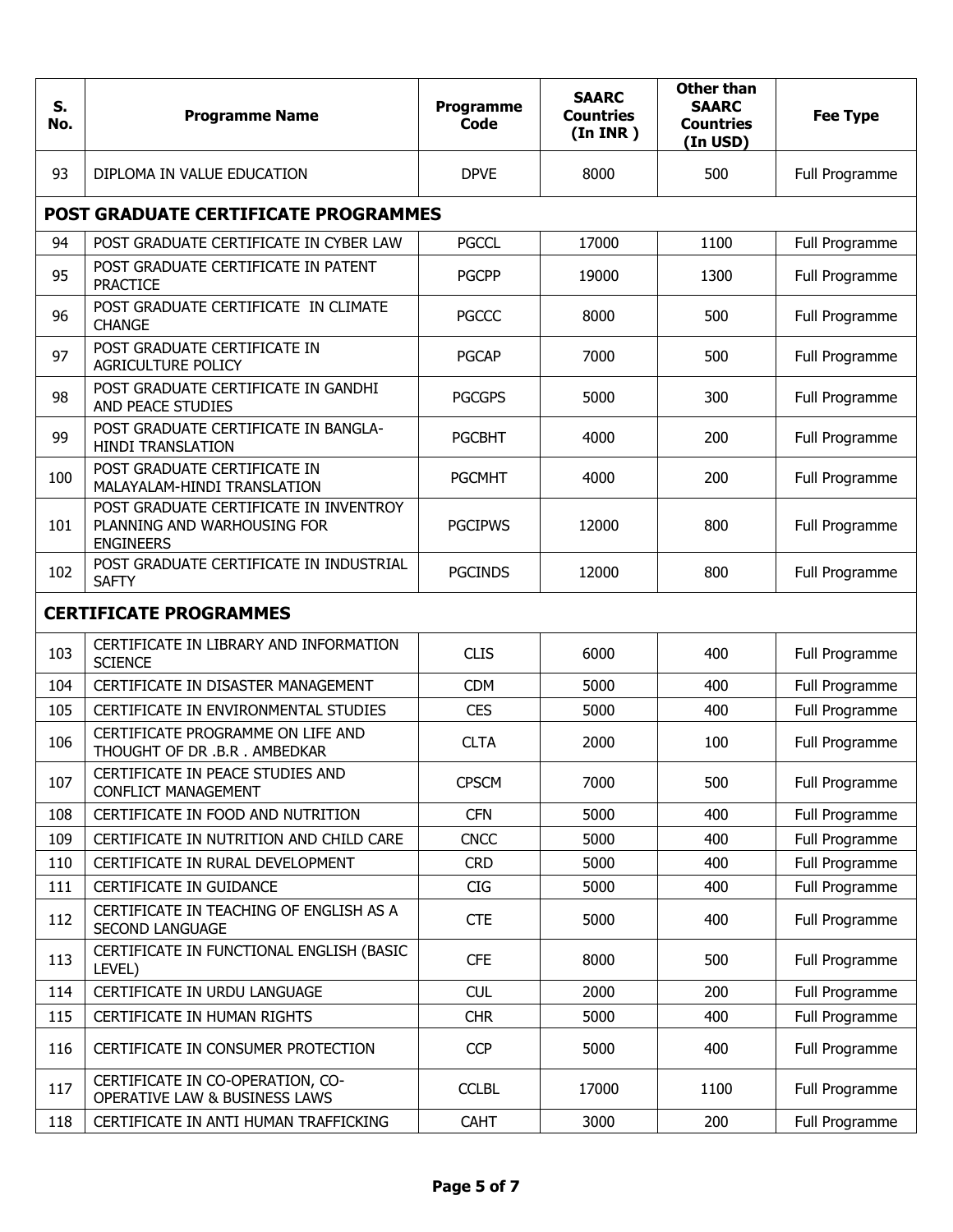| S.<br>No.                                    | <b>Programme Name</b>                                             | <b>Programme</b><br><b>Code</b> | <b>SAARC</b><br><b>Countries</b><br>(In <b>INR</b> ) | <b>Other than</b><br><b>SAARC</b><br><b>Countries</b><br>(In USD) | <b>Fee Type</b> |
|----------------------------------------------|-------------------------------------------------------------------|---------------------------------|------------------------------------------------------|-------------------------------------------------------------------|-----------------|
| 119                                          | CERTIFICATE IN INTERNATIONAL<br>HUMANITARIAN LAW                  | <b>CIHL</b>                     | 5000                                                 | 400                                                               | Full Programme  |
| 120                                          | CERTIFICATE PROGRAMME IN NGO<br><b>MANAGEMENT</b>                 | <b>CNM</b>                      | 4000                                                 | 200                                                               | Full Programme  |
| 121                                          | ADVANCED CERTIFICATE IN INFORMATION<br><b>SECURITY</b>            | <b>ACISE</b>                    | 11000                                                | 700                                                               | Full Programme  |
| 122                                          | CERTIFICATE IN TOURISM STUDIES                                    | <b>CTS</b>                      | 5000                                                 | 400                                                               | Full Programme  |
| 123                                          | CERTIFICATE IN HIV AND FAMILY EDUCATION                           | <b>CAFE</b>                     | 5000                                                 | 400                                                               | Full Programme  |
| 124                                          | CERTIFICATE IN TRIBAL STUDIES                                     | <b>CTRBS</b>                    | 2000                                                 | 100                                                               | Full Programme  |
| 125                                          | CERTIFICATE IN SERICULTURE                                        | <b>CIS</b>                      | 8000                                                 | 600                                                               | Full Programme  |
| 126                                          | CERTIFICATE IN ORGANIC FARMING                                    | <b>COF</b>                      | 10000                                                | 600                                                               | Full Programme  |
| 127                                          | CERTIFICATE IN BEEKEEPING                                         | <b>CIB</b>                      | 3000                                                 | 200                                                               | Full Programme  |
| 128                                          | CERTIFICATE IN ARABIC LANGUAGE                                    | CAL                             | 4000                                                 | 200                                                               | Full Programme  |
| 129                                          | CERTIFICATE IN FRENCH LANGUAGE                                    | <b>CFL</b>                      | 13000                                                | 900                                                               | Full Programme  |
| 130                                          | CERTIFICATE IN RUSSIAN LANGUAGE                                   | <b>CRUL</b>                     | 5000                                                 | 300                                                               | Full Programme  |
| 131                                          | CERTIFICATE IN JAPANESE LANGUAGE                                  | <b>CJL</b>                      | 11000                                                | 700                                                               | Full Programme  |
| 132                                          | CERTIFICATE IN KOREAN LANGUAGE &<br><b>CULTURE</b>                | <b>CKLC</b>                     | 5000                                                 | 300                                                               | Full Programme  |
| 133                                          | CERTIFICATE IN SPANISH LANGUAGE &<br><b>CULTURE</b>               | <b>CSLC</b>                     | 9000                                                 | 600                                                               | Full Programme  |
| 134                                          | CERTIFICATE IN GERMAN LANGUAGE                                    | <b>CGL</b>                      | 5000                                                 | 300                                                               | Full Programme  |
| 135                                          | CERTIFICATE IN PERSIAN LANGUAGE                                   | <b>CPEL</b>                     | 4000                                                 | 200                                                               | Full Programme  |
| 136                                          | CERTIFICATE IN ENERGY TECHNOLOGY AND<br><b>MANAGEMENT</b>         | <b>CETM</b>                     | 6000                                                 | 400                                                               | Full Programme  |
| 137                                          | CERTIFICATE PROGRAMME IN VALUE<br><b>EDUCATION</b>                | <b>CPVE</b>                     | 4000                                                 | 200                                                               | Full Programme  |
| 138                                          | CERTIFICATE IN MOBILE APPLICATION<br><b>DEVELOPMENT</b>           | <b>CMAD</b>                     | 10000                                                | 700                                                               | Full Programme  |
| 139                                          | CERTIFICATE IN SANSKRIT SAMBHASHAN                                | <b>SSB</b>                      | 3000                                                 | 200                                                               | Full Programme  |
| 140                                          | CERTIFICATE IN SOLID WASTE MANAGEMENT                             | <b>CSWM</b>                     | 7000                                                 | 500                                                               | Full Programme  |
| 141                                          | CERTIFICATE IN GENDER, AGRICULTURE AND<br>SUSTAINABLE DEVELOPMENT | <b>CGAS</b>                     | 8000                                                 | 500                                                               | Full Programme  |
| 142                                          | CERTIFICATE IN VISUAL ARTS - PAINTING                             | <b>CVAP</b>                     | 8000                                                 | 500                                                               | Full Programme  |
| 143                                          | CERTIFICATE IN VISUAL ARTS - APPLIED ART                          | <b>CVAA</b>                     | 8000                                                 | 500                                                               | Full Programme  |
| 144                                          | CERTIFICATE IN PERFORMING ARTS -<br>THEATRE ARTS                  | <b>CPATHA</b>                   | 8000                                                 | 500                                                               | Full Programme  |
| 145                                          | CERTIFICATE IN PERFORMING ARTS<br>HINDUSTANI MUSIC                | <b>CPAHM</b>                    | 8000                                                 | 500                                                               | Full Programme  |
| 146                                          | CERTIFICATE IN PERFORMING ARTS<br>BHARATANATYAM                   | <b>CPABN</b>                    | 8000                                                 | 500                                                               | Full Programme  |
| 147                                          | CERTIFICATE IN SOLID WASTES TREATMENT<br><b>TECHNIQUES</b>        | <b>CSWATT</b>                   | 10000                                                | 700                                                               | Full Programme  |
| <b>AWARENESS AND APPRECIATION PROGRAMMES</b> |                                                                   |                                 |                                                      |                                                                   |                 |
| 148                                          | AWARENESS PROGRAMME ON DAIRY FARMING                              | <b>APDF</b>                     | 2000                                                 | 100                                                               | Full Programme  |
| 149                                          | APPRECIATION COURSE ON ENVIRONMENT                                | <b>ACE</b>                      | 2000                                                 | 200                                                               | Full Programme  |
| 150                                          | APPRECIATION COURSE ON POPULATION AND<br>SUSTAINABLE DEVELOPMENT  | <b>ACPSD</b>                    | 2000                                                 | 100                                                               | Full Programme  |